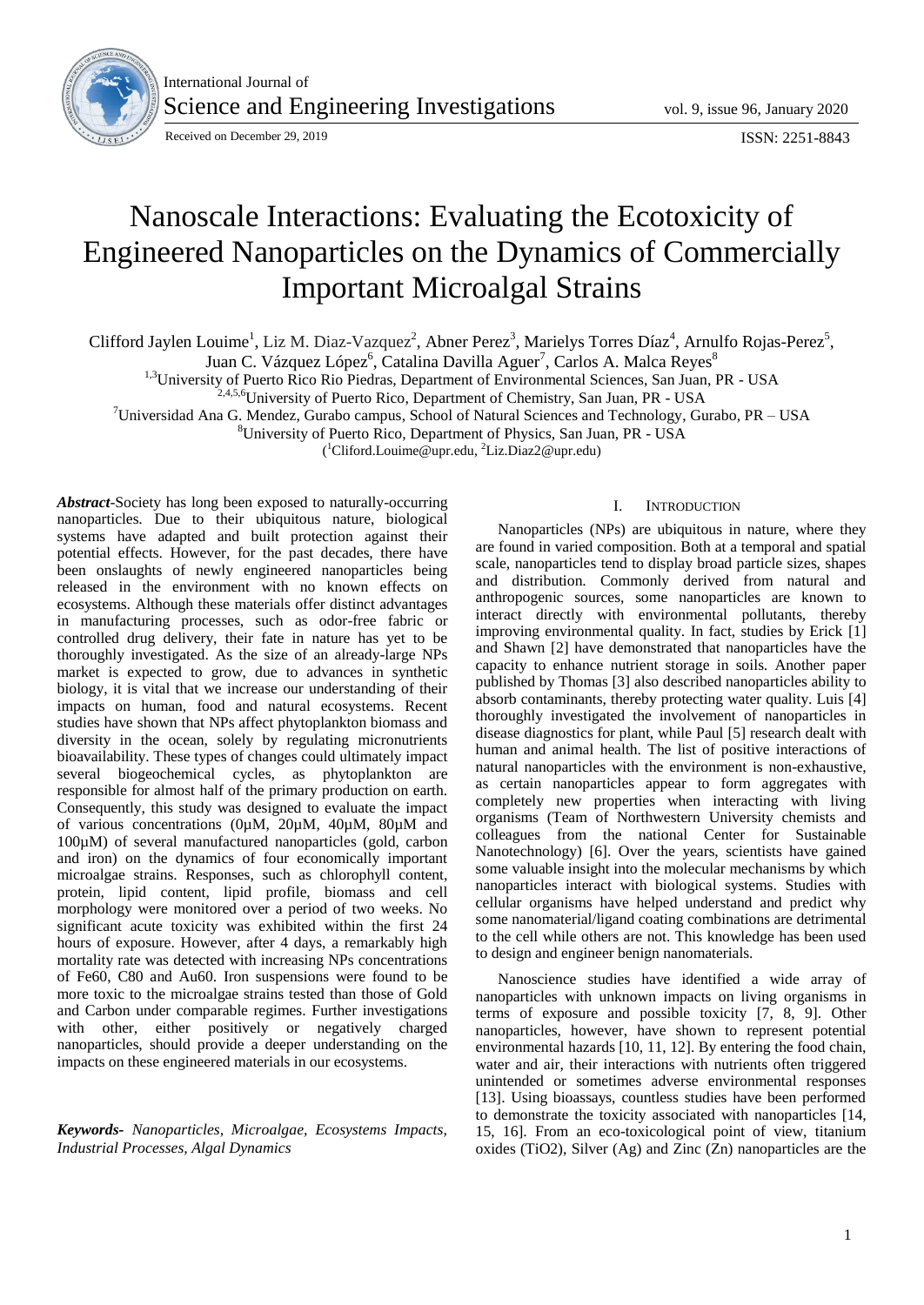most widely or extensively studied [17, 18, 19]. For example, minute concentrations of Zinc Oxides (less than 0.05 mg/L) have shown to suppress the growth of several microalgae strains [17]. Tests with widely used TiO2 ( $\leq$ 5m g/L) led to similar results [18]. Evaluation of nanoparticles on microalgae dynamics is one widely used method to determine various chemicals toxicity levels [20]. Especially, when it comes to the effects of particles introduced into aquatic ecosystem, where algae play a crucial role in the food web. Microalgae affordability and high sensitivity to chemicals have prompted them to become the model organism in studies examining nanoparticles toxicity [20, 21]. Countless studies on the ecotoxicity of a variety of nanoparticles (carbon, iron, platinum) are currently underway using both bacteria and animal models and a range of toxicity mechanisms (e.g., dissolved ions, interactions with algae, entrapment of algal cells in NP aggregates) are now surfacing [22, 23]. These findings, altogether, point out to a series of highly complex interactions between nanoparticles and their surrounding biota in the environment.

Over the past few decades however, an additional onslaught of engineered nanoparticles has found their way into our aquatic and terrestrial ecosystems, thereby provoking seismic shifts in the environment [24, 25]. These nanomaterials originate from industries as broad as textiles, medical, cosmetics and electronics [24, 25]. Zinc and Copper oxides nanoparticles (ZnO and CuO) have been heavily used in dentistry, as antibacterial and in sunscreens [26, 27]. Upon use or consumption of these consumer products, these nanomaterials are constantly being released into the environment, either accidentally or intentionally [28]. And due to their distinct chemical properties, these nanoparticles are often associated with unforeseen health hazards [28, 29]. Characteristics such as their reactivity and most importantly their size have shown to increase their propensity to trigger negative ecological toxic effects in the environment [30]. Therefore, engineered nanomaterials are a focus of concern. Given synthetic NPs distinct structures and chemical properties, such as high mobility and enhanced chemical reactivity, compared to naturally-occurring nanoparticles, most organisms may not have appropriate defense mechanisms against them [31].

Nanoparticles are known to play essential roles not only in the earth global biogeochemical cycles but also in nutrients bioavailability and ecotoxicity [32]. Interactions with their abiotic surroundings have also been shown to impact their fate in nature including their ecotoxicological potential [33]. It has become therefore essential to assess the toxicity of an everincreasing number of nanoparticles using various testing models. Using appropriate test organisms and methods, including proper endpoints, one can more accurately determine the impacts of engineered nanoparticles in aquatic and terrestrial ecosystems. Also, understanding the effect of mixtures of nanoparticles on environmental biota requires further investigation, as most toxicological studies have been performed on individual particles. Therefore, to reflect natural interactions of nanoparticles more realistically, this study was conducted to assess the toxicity of not only individual NPs but also mixtures of NPs on algal dynamics. We hypothesized that

the toxicity of a mixture of manufactured nanomaterials can be predicted based on the behavior of individual particles regardless of biotic or abiotic interactions.

# II. MATERIALS AND METHODS

To examine the toxic effects of both individual and mixtures of nanoparticles on microalgae, *Chlorella vulgaris, Scenedesmus dimorphus*, *Dunaliella tertiolecta* and *Neochloris oleoabundans*, four economically important microalgae, were exposed to manufactured iron (Fe), carbon (C) and gold (Au) NPs for a period of eight weeks. The toxicity of these NPs was evaluated based on endpoint responses such as chlorophyll, protein, and lipid content, lipid profile, biomass and morphology (microscopic observation). Different concentrations of the NPs (0µM, 20µM, 40µM, 80µM and 100µM) were tested. The whole experimental design is listed in figure 1.

# *A. Study System*

A mix of freshwater and saltwater algae including four commercially important algae strains were used in this study. The two saltwater strains were *Dunaliella tertiolecta* and *Neochloris oleoabundans.* The two freshwater strains were *Chlorella vulgaris* and *Scenedesmus dimorphus* These microalgae have been fairly-well studied on various grounds [34, 35]. *D. tertiolecta* belongs to the *Chlorellaceae* family *and*  has a high reproduction rate and low oil content [36] with a preferred temperature of 30℃ up to even 42℃ [37]. *N. oleoabundans* belongs also to the *Chlorophyceae* family, and has a fairly fast reproduction rate, a preferred temperature range of 28-32℃ and a normal oil yield capacity, although some studies have shown that it can be manipulated to produce more oil [38]. *Chlorella vulgaris* displays several favorable biological characteristics, which make it a highly regarded species [39]. The growth of Chlorella under different growth conditions and regimes resulting in high biomass for biofuels production is one of these features. The optimal temperature for *Chlorella vulgaris* is about 30°C, in which the maximum biomass productivity is achieved [39]. Finally, *S. dimorphus* belongs to the Chlorophyta family and grows best at temperature of 28℃ and 30℃, where it produces the most biomass for downstream processing [40].

# *B. Study Sites*

This study was conducted at Center for Renewable Energy and Sustainability (CRES-Center) of the University of Puerto Rico, Rio Piedras, College of Natural Sciences, Department of Environmental Sciences.

# *C. Experimental Design*

The experimental design was loosely based on the work by Tang [41], with the goal of evaluating how these strains respond to various concentrations of nanoparticles. A 96-well plate was used in this experiment. Each experimental well in the 96-well plate contained  $340\mu$ L of BBM (Bold's Basal Medium) for freshwater algae or F/2 for saltwater. Nanoparticles at a specific concentration (0µM, 20µM, 40µM,  $60\mu$ M and  $80\mu$ M) were added to each well. These treatments were all run in triplicates. Negative (only BBM or F/2 algal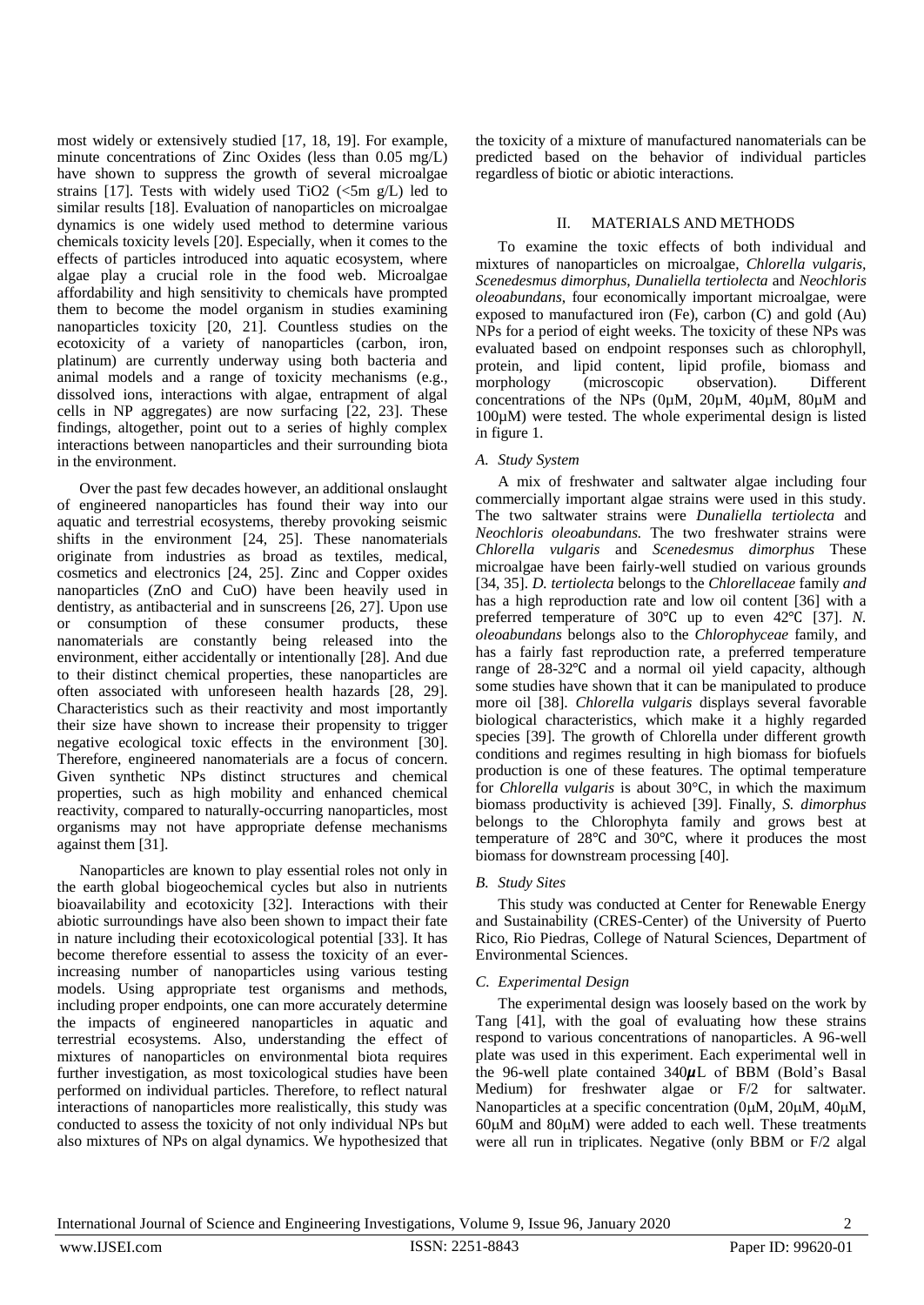growth medium) and positive (algal cultures without nanoparticles) controls were also run in triplicates.

# *D. Synthesis and characterization of nanomaterials*

# *1) Synthesis of gold nanoparticles*

Gold nanoparticles were synthesized using the citrate reduction method [42]. An aliquot of 20 mL of 1mM gold (III) chloride trihydrate ( $HAuCl<sub>4</sub> \cdot 3H<sub>2</sub>O$ ) was heated and stirred until the solution was boiling. Immediately, 5mL of a 1 % sodium citrate solution was added. The mixture was continuously heated and stirred until a change in color was observed from yellow to red.

# *2) Characterization of gold nanoparticles*

The citrate reduction method is known to give spherical nanoparticles [42]. Microscopy images taken with a FEI F20 TEM confirmed the spherical morphology. Computer program ImageJ was used to determine the average size of the nanoparticles to be 10-15 nm. UV-Vis spectroscopy was used to measure the resonance plasmon of the AuNPs which was consistent with the average size and morphology.

# *3) Magnetite nanoparticles synthesis*

Magnetite nanoparticles were synthesized via the coprecipitation method as presented by S. I. Shanmuga et al. [43]. In brief, a 100 mL solution containing 0.1 M of ferrous sulfate heptahydrate (FeSO<sub>4</sub> · 7H<sub>2</sub>O) and 0.2 M ferric chloride hexahydrate (FeCl<sub>3</sub> ·  $6H_2O$ ) was concocted in a round flask using nanopure water. The contents of the resulting solution were mixed vigorously with the use of a magnetic stirrer at a constant temperature of 85°C and kept under inert atmosphere. At the same time, 80 mL of a 1.0M solution of sodium hydroxide (NaOH) was added to the previous solution in a dropwise manner to serve as the reducing agent. In the final stages of reaction, the solution changed from brown to black and was removed from the heat. A black precipitate with a translucent supernatant confirmed the formation of the magnetite nanoparticles. These nanoparticles were then washed via centrifugation with nanopure water a total of 4 times to remove excess NaOH and the remaining salts. The resulting nanoparticles were dried at 70°C under inert atmosphere. Ultimately, the black precipitate was pulverized and stored in a vial under vacuum.

# *4) Characterization of magnetite nanoparticles through SEM-EDS*

Morphology, size, and elemental composition of the synthesized magnetite nanoparticles were assessed through Scanning Electron Microscopy (SEM) and Energy-Dispersive X-ray Spectroscopy (EDS) with a JEOL JSM-6480-LV microscope. The analysis was carried out at 20 kV and under 20,000X magnification. The characterization by S. I. Shanmuga et al [43] shown average size range from 70 to 100 nm, and the arrangement of the nanoparticles are cubic centered.

# *E. Algal Culture and Cells Exposure*

*Chlorella vulgaris, Scenedesmus dimorphus*, *Dunaliella tertiolecta* and *Neochloris oleoabundans* purchased from NCMA (The National Center for Marine Algae and Microbiota - Bigelow Laboratory for Ocean Sciences, Maine - USA) were cultured in BBM/F/2 media (pH 8.2) supplemented with vitamins B1 and B12 at 30 °C under light–dark cycles of 12hr each, in an incubator shaker (New Brunswick™ I24 shaker) at 100 rpm. Cell numbers and volume were measured with a spectrophotometer (Thermo Scientific™ NanoDrop™ 2000/2000c Spectrophotometers) on a daily basis for a period of 40 days.



Figure 1. Experimental Setup using 96-well plates with different treatment arrangements. Saltwater Algae – Mixed Cultures (90-Well-Plate Set up) – F2

In order to determine the initial inoculum, *Chlorella vulgaris, Scenedesmus dimorphus*, *Dunaliella tertiolecta* and *Neochloris oleoabundans* were cultured in Erlenmeyer flasks containing 30ml of BBM / F/2. When the cultures reached a certain optical density (OD of 1.0), they were vortexed to obtain a homogenized solution. Before exposure to AuNP, CNP and FeNP, exponentially grown algae were centrifuged at 2000×*g* for 10min and then resuspended in MOPS. The final cell density for toxicity assessment was  $1.5 \times 10^4$  cell/mL.

96-well plates were used for the inoculation of algal solutions for each species. Two plates were designed for mixed culture grown on BBM (freshwater algae) and F/2 (marine algae) (Figure 1). The plates were set up in a similar fashion, with the only difference being the algae strains used. In the Figure 1 schematics, each well is labelled. These labels represent either the controls or the specific nanoparticle and concentration used. Each well contains a total of 340 microliters, this volume is divided between the specific nanoparticle concentration and the rest with the corresponding media. The nanoparticles were classified as C (Carbon), G (Gold), F (Iron1) and I (Iron2). Then each of these nanoparticles was added at a specific concentration into the wells. B represent blanks and the subscripts on each of the letters correspond to the specific nanoparticles' concentration  $(2=20\mu M, 4=40\mu M, 6=60\mu M$  and  $8=80\mu M$ ).

Using the schematic below, the plates were filled with the appropriate culture media and nanoparticles. Triplicates were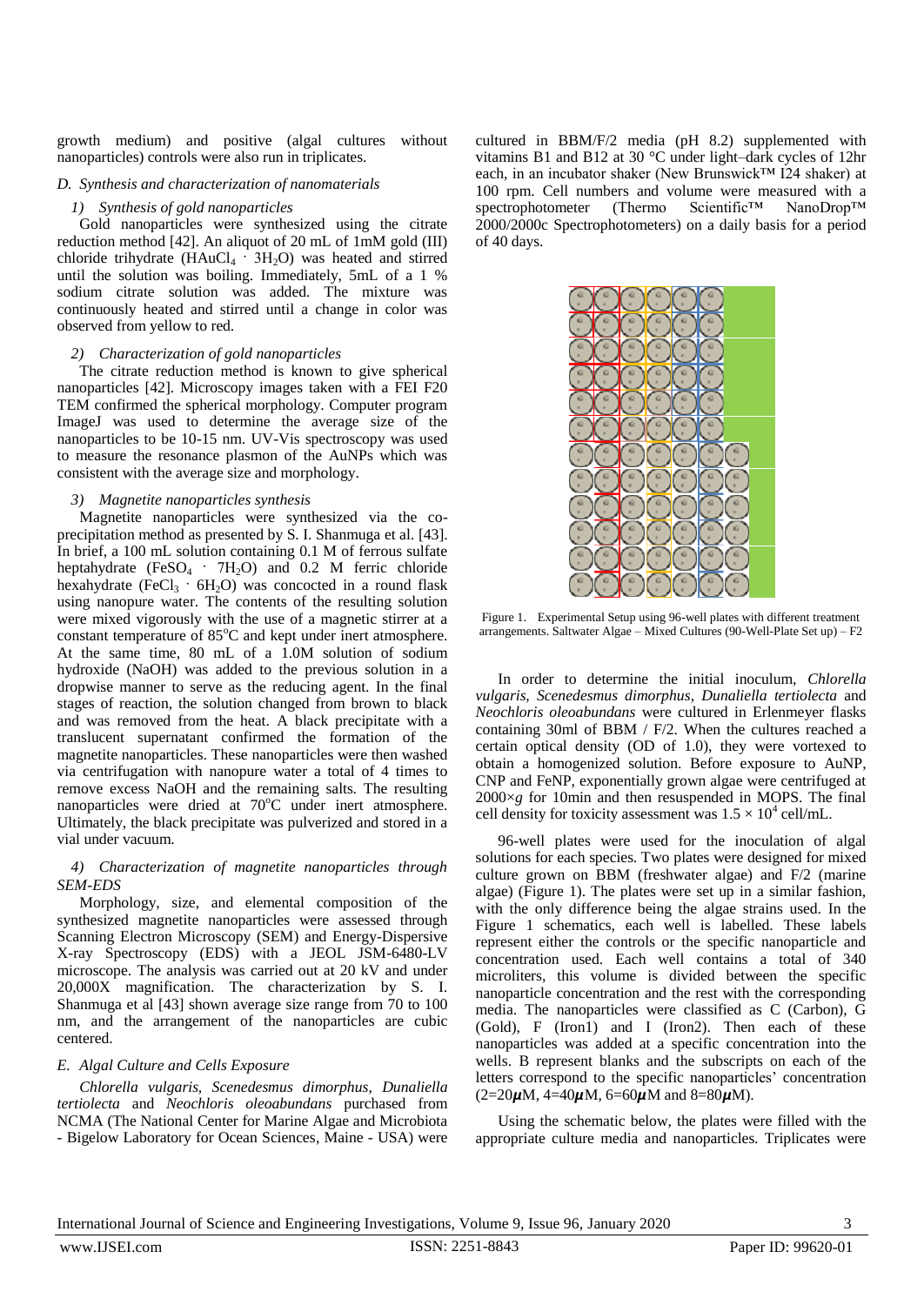done on each concentration and control. Afterwards, plates were sealed with parafilm and labelled accordingly. Initial measurement  $(T_0)$  was taken in a plate reader or spectrophotometer (iMark Microplate Absorbance Reader from Bio-Rad) at a wavelength of 450nm, and the plates were incubated under controlled temperature of 30°C and humidity. After exposure to AuNP ( $0-80\mu$ M) CNP ( $0-80\mu$ M) and FeNP (0–80 μM) to study their toxic effects, the growth and photosynthetic yield were measured every 24hr for a period of 6 weeks. The former was performed using the spectrophotometer and the latter by fluorometry using a PHYTO-PAM (Heinz Walz GmbH, Germany). The values were presented as percentage of controls and were plotted as a function of measured total NP and cell-associated NP (*supplemental data*).

# *F. Extraction and Determination of chlorophyll*

Chlorophyll content was determined by acetone extraction. 1.5ml of algal biomass was added to 90% acetone and homogenized by vortexing. The mixture was then incubated in a 50°C water bath for 30 minutes. Following incubation, the mixture was centrifuged at 3000 rpm for 10 minutes and the supernatant transferred to a clean centrifuge tube. The solution was allowed to stand for a short period of time prior to an additional 10min of centrifugation. This procedure was completed in subdued lighting. The chlorophyll content of the samples was determined by using the spectrophotometric methods. In order to determine the chlorophyll content of the extract, the absorbance of the sample was measured at several wavelengths, between the range of 250 and 800 nm against the solvent (acetone) blank to obtain the total spectrum. The concentration of Chlorophyll a and Chlorophyll b were evaluated according to the following SCOR-UNESCO (1966) equations [44]:

Chlorophyll a -μg chlorophyll/mlmedium =

 $(11.64A663 - 2.16A645 + 0.10A630)v/1V$ 

Chlorophyll b -μg chlorophyll/mlmedium =

(-3.94A663 + 20.97 A645 - 3.66A630)v/ lV

 $Axxxx =$  the absorbance at xxx nm, after removing the sample absorbance at 750 nm against a blank of the solvent used  $V = 1$ <br>=  $V =$  the volume of acetone used (ml)  $=$  V  $=$  the volume of acetone used I = the spectrophotometric cell length (cuvette) (cm)  $V =$  the sample volume (ml)

# *G. Protein Extraction*

Protein extraction was based on a modified method developed by Price [45]. For each strain, 5 mg  $(\pm 10\%)$  of freeze-dried micro-algae material was weighed out. Samples were resuspended by vortexing in 250  $\mu$ L 6% (w/v) TCA (Trichloroacetic acid). Homogenates were incubated in a water bath at 65 °C for 15 min, in screw-capped micro-centrifuge tubes and allowed to cool to RT. The homogenates were centrifuged at 15,000*g* for 20 min at 4 °C (Microcentrifuge 5415 R, Eppendorf AG, Hamburg, Germany) and their supernatants discarded. The pellets were resuspended in 0.5 mL Lowry Reagent D by repeated pipetting or vortexing and incubated over a series of time-points (10 min to 22 h) at 55 °C. Samples were then cooled to RT, spun at 15,000*g* for 20 min RT and the supernatant retained; samples were then frozen at −20 °C for further analysis.

## *H. Protein quantification*

Protein quantification followed the method of Lowry [46] as modified by Price (1965) [45]. A stock of Lowry Reagent D was made up daily in a 48:1:1 ratio of Lowry Reagents A (2% (w/v)  $Na_2CO_3$  (anhydrous) in 0.1 N NaOH); B (1% (w/v) NaK Tartrate tetrahydrate) and C (0.5% (w/v)  $CuSO<sub>4</sub>$ .5H<sub>2</sub>O in H<sub>2</sub>O), respectively. Reagents A, B, and C were stored at RT. The Lowry assay also employed Folin-Ciocalteu phenol reagent (Sigma). A stock of a 1:1 ratio of 2 N Folin-Ciocalteu phenol reagent: ultra-pure water was made daily. An appropriate volume (up to 50μL) of the above protein extract was added to individual 1.5mL microfuge tubes in triplicate, followed by the addition of 950μL of Lowry Reagent D. microfuge tubes were immediately mixed by inversion. Samples were then incubated for 10min at RT. Next, 0.1mL of the diluted Folin-Ciocalteu phenol reagent was added to each tube and vortexed immediately. After 30min at RT, the absorbance of each sample was read at 600nm (Nicolet Evolution 300 spectrophotometer, Thermo Electron Corporation, Madison, WI) using VisionPro™ software (Thermo Electron Corporation) (Findlay, 1990, Walker, 2002). Calibration curves were prepared for each assay with a bovine serum albumin (BSA) stock solution (200 mg/mL; Sigma P5369) and using a polynomial line of best fit generated in Microsoft Excel 2017.

# *I. Lipid extraction*

A modified protocol of Folch et al. [46] was adapted to provide a final solvent system volume of 10ml for extraction of about 200mg of wet weight microalgal biomass. Microalgal paste was homogenized in a glass Potter-Elvehjelm homogenizer together with solvents. Cell debris was removed by means of vacuum filtration through a Whatman grade GF/C glass microfiber filter  $(1.2 \mu m)$  into a glass centrifuge tube. Phase separation was facilitated by centrifugation at 350g for 2min and the organic, lower phase was placed in an aluminum foil cup for overnight solvent evaporation at room temperature followed by gravimetrical determination of the lipid extract. In the Folch method, microalgal paste was homogenized in a 2∶1 chloroform:methanol (v/v) mixture and cell debris was removed by filtration. The homogenizer and collected cell debris were rinsed with fresh solvent mixture and the rinse was pooled with the previous filtrate prior to the addition of a 0.73% NaCl water solution, producing a final solvent system of 2∶1∶0.8 chloroform:methanol:water (v/v/v).

# *J. Chemical analysis of lipid extracts*

For a general screening of extracted compounds, solvents were removed by evaporation and the dry extracts were dissolved in dichloromethane prior to a full scan analysis by GC/MS for m/z fragments up to 700 (DB50 column, EI 35 eV, quadrupole). Qualitative and quantitative FA (fatty acids) profile analyses were performed at the Department of Chemistry. FA were methylated as previously described [23] and analyzed with a gas chromatograph with an FID detector (GC-FID) [24]. The GC-FID analyses were done with two and three replicates for qualitative analyses and with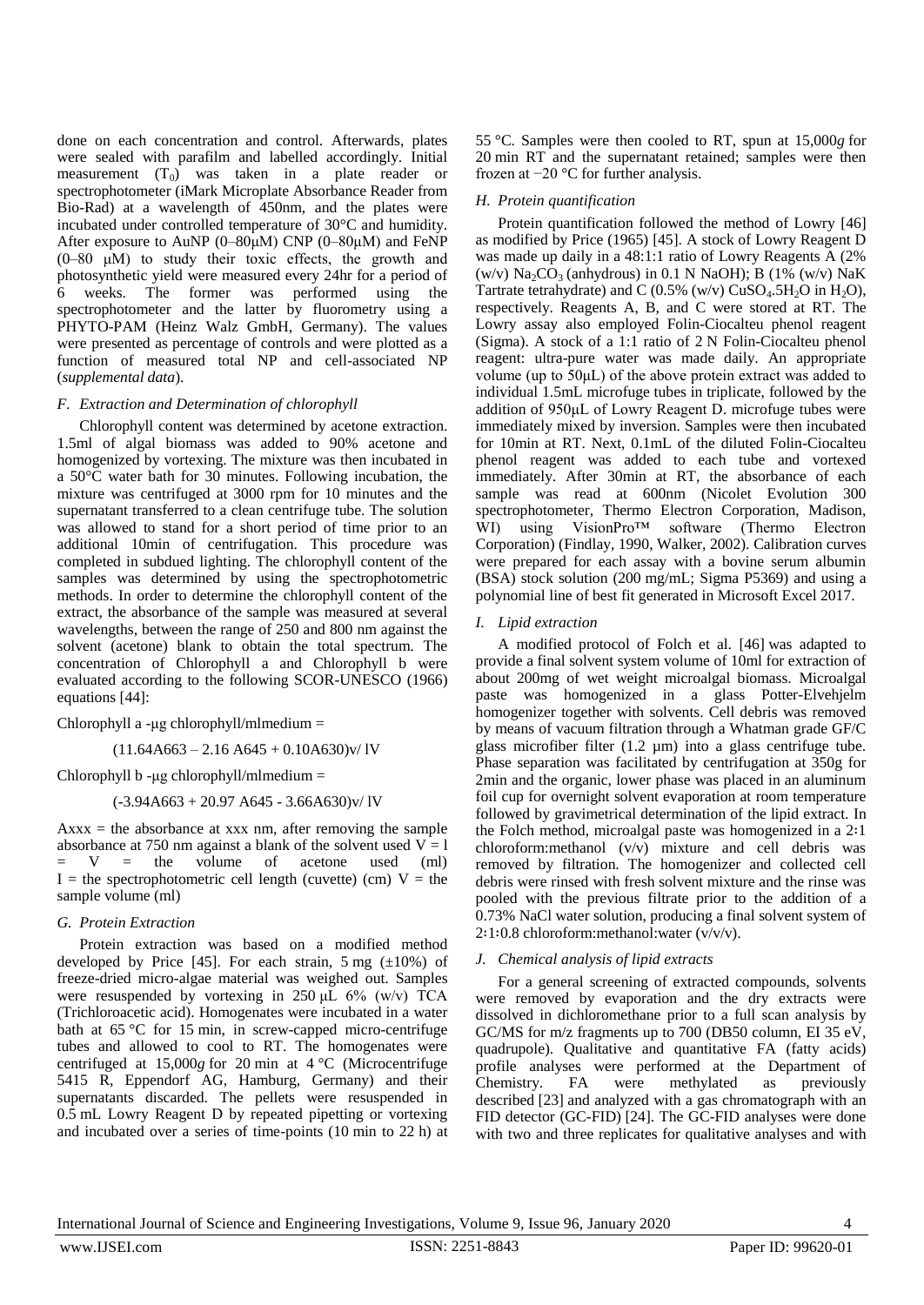three replicates with internal standards (461 standard reference mixture from Nu-Chek Prep Ink. USA) for quantitative analyses.

### *K. Microscopic analyses*

At the end of the experiment, the impact of nanoparticles on the shape of algal cells was analyzed using light fluorescence microscopy (BX-51; Olympus, Tokyo, Japan). To obtain clear images of the algal mucilaginous sheath, samples were negatively stained with nigrosine solution (100 g/L, formalin 5 mL/L in water) (Sigma-Aldrich), based on a method modified from Guedes *et al*. [47]. A drop of algal suspension was placed near the edge of a glass slide and mixed gently with a drop of nigrosin. A smear was drawn and dried for 1sec. Using this method, the algal mucilaginous sheath is unstained (white) while the background becomes black when using a light microscope.

# *L. Data analysis*

All data were analyzed by GraphPad Prism (version 5.02 for Windows, USA). Fluorescent units obtained in the cell assays were converted to percent viability of control cells. Concentrations leading to 10% and 50% effect (EC10s, EC50s) were determined by nonlinear regression sigmoidal dose– response curve fitting using the Hill slope equation and were presented as the mean of three independent experiments, with a 95% confidence interval. Data are presented as mean ± standard deviation,  $n = 3$ .

#### III. RESULTS AND DISCUSSION

The toxicity of Au, Fe and C nanoparticles on various algal strains was investigated (Figs. 2-5). In this study, several endpoints, such as growth, photosynthetic capacity, morphology and permeability of the algal cells were monitored over a 40-day period. The experimental results indicated that 60 $\mu$ M of FeNP could completely inhibit the growth of 10<sup>7</sup> cfu/mL algal cells in liquid F/2 medium. In the biochemical study, it has been observed that, FeNP resulted in the leakage of proteins. Lowry assay proved the extracellular release of proteins into the growth media. When the algal cells were exposed to FeNP, many pits were observed, and the cells were found to be fragmentary. In other studies, released Fe from NPs monitored by AAS, suggested that FeNP can destroy the permeability of algal membranes. Our study demonstrated that FeNP damaged the structure of algal cell membrane and depressed the activity of some membranous enzymes which caused the algal cells to die eventually.

## *A. Algal Cells Toxicity*

The microalgae responded differently to the various treatments, in terms of growth. However, the 60uM concentration of iron NPs seems to be fatal to most strains, as it caused algal death after less than a week exposure (Figs. 2-5).

By decreasing phytoplankton biomass and their concomitant diversity in oceans and lakes, NPs will automatically help regulate micronutrients bioavailability.



Figure 2. Impact of various Concentrations of FeNP on Dunaliella Growth



Figure 3. Impact of various Concentrations of FeNP on Chlorella Growth



Figure 4. Impact of various Concentrations of FeNP Scenedesmus Growth



Figure 5. Impact of various Concentrations of FeNP on Neochloris Growth

These micronutrients, such as Cu, Co, Fe, Mn, Mo, Ni and Zn are known to be involved in important enzymatic processes within aquatic ecosystems. Therefore, such changes could have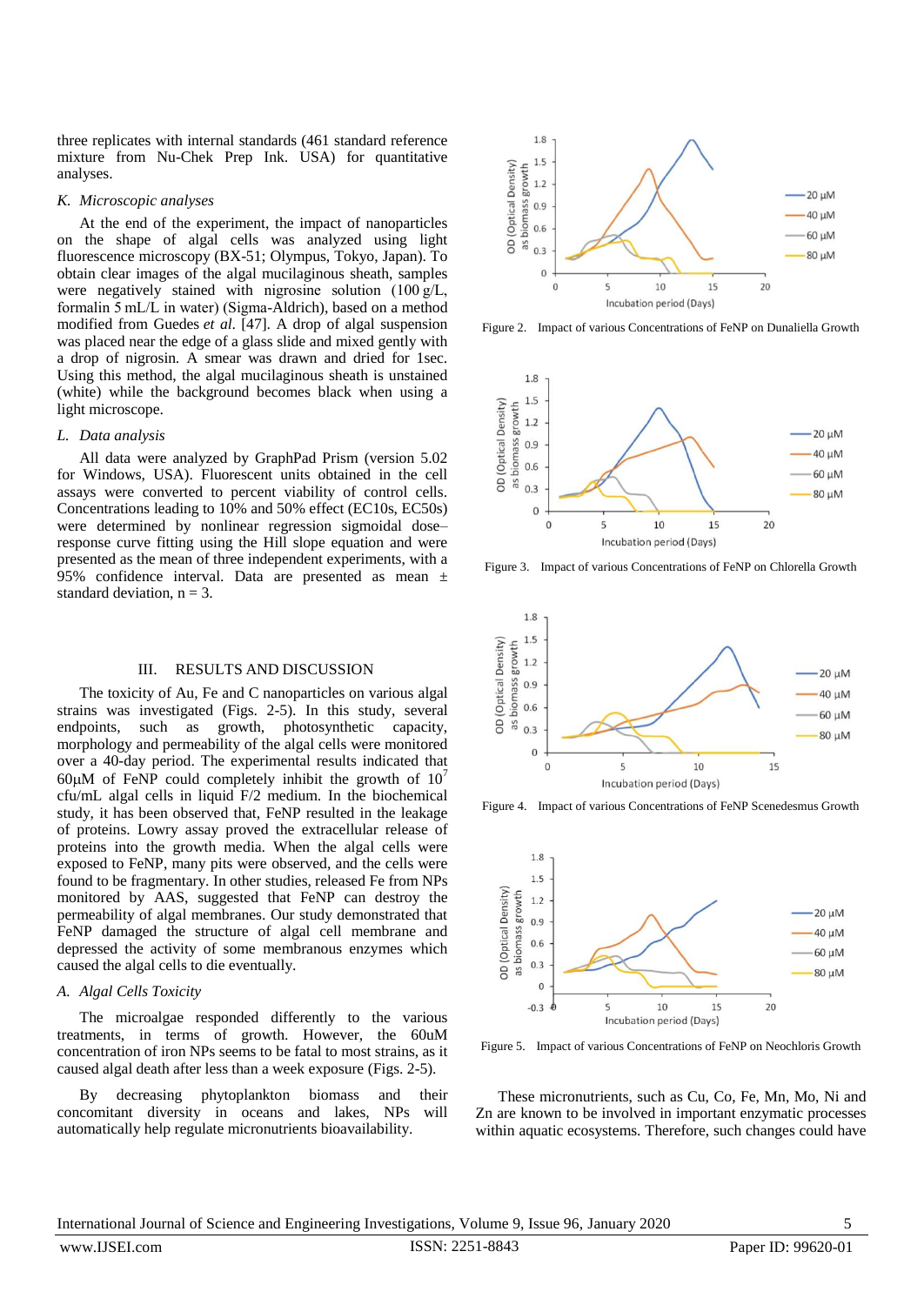profound consequences on the Carbon and Nitrogen biogeochemical cycles, Food-web interactions can also be affected, as almost 50% of primary production on earth is driven by phytoplankton, which are at the base of the aquatic food chain. Such findings highlighted the vulnerability of our ecosystems to NPs. Further studies should shed lights on additional impacts and assist regulatory bodies in dealing with these nanomaterials.

Photosynthetic capacity is indeed one of the most direct parameters which can shed light on algal cells viability, as these are considered autotrophic organisms. Consequently, to determine the toxicity of Fe, Au and Carbon nanoparticles on algal cells, the photosynthetic yield was assessed over an extended period of time (2 weeks). Effective concentrations (EC50s) causing a 50% decrease in photosynthetic yield were calculated from dose–response curves derived from various algal cells exposed to different concentrations of NPs. The EC50s was about 1.5µM and 0.09µM for algae exposed to Au and C-NPs respectively. These values were in fact comparable with EC50 values reported for other algal species [3].Therefore, it is safe to conclude that gold and carbon NPs at certain concentrations could induce toxicity in algae.

#### *B. Proteins Binding*

Findings from experiments conducted on the effects of NPs on algae have shown that algal cells do not take up NPs [8,9]. The interactions happen only at the extracellular interface. Several studies have demonstrated that alkaline phosphatase, an enzyme produced by a variety of organisms in aquatic environments, is stimulated [8] by AuNP and remained unaffected by C-NPs. However, it was unclear whether the said effects were due to lack of interactions with NPs or were not able to be measured correctly [8]. On the other end, several reports have demonstrated the inhibitory effects of NPs on extracellular enzymes [8]. β-glucosidase was shown in the same study on periphyton cited above [8], to be inhibited by dissolved gold particles. The same enzyme has displayed inhibitory effects in heterotrophic biofilm, when exposed to Ti-NPs [9]. It is therefore of utmost importance, that the interactions of extracellular enzymes be studied further, and their mechanisms of interaction better understood.

Studies have also shown that since the behavior of NPs is affected by the growth medium, this seems to directly impact their toxicity. [10] AuNP toxicity to algae was mediated by dissolved gold, which was adsorbed onto the surface, thereby inhibiting extracellular enzyme activity. Results from our work showed that algal cell wall seems to be a barrier to NPs uptake. Yet, NPs seems to affect extracellular enzymes secreted by algae as well. Further studies need to be conducted, focusing on dissolution and aggregation of NPs, which will shed light on the localization of these particles, a factor that seems to impact their bioavailability and toxicity.

## IV. CONCLUSIONS

The summary of the side by side comparison of CNP, FeNP and AuNP-cell interactions for algae revealed that the growth media seems to influence NP behavior and toxicity. Such findings highlight the importance of characterizing NPs, when evaluating possible risks of these materials. The cell membrane provides a barrier preventing the uptake of NPs, which ended up being toxic just by adsorbing to the surface. This is a clear indication that the exposure media is playing an important role in the whole process of course, any toxicity studies should take the cell type and structure into account. Via specific effects, NPs have the ability to inhibit enzymes activities by binding to proteins extracellularly and intracellularly. The work presented here provides clear examples of NPs interactions with microorganisms in aquatic ecosystems. Future research should not only focus on understanding the mechanism of interactions but also help design better and safer nanomaterials

#### ACKNOWLEDGMENT

This study was sponsored by the NSF-Funded CREST Center for Innovation Research and Education in Environmental Nanotechnology (Award # 1736093) and the Dept. Of Ed. HIS-STEM funded Center for Renewable Energy and Sustainability at the University of Puerto Rico Rio Piedras (Award # 5263419).

#### REFERENCES

- [1] G. Eason, B. Noble, and I. N. Sneddon, "On certain integrals of Lipschitz-Hankel type involving products of Bessel functions," Phil. Trans. Roy. Soc. London, vol. A247, pp. 529–551, April 1955. (references)
- [2] J. Clerk Maxwell, A Treatise on Electricity and Magnetism, 3rd ed., vol. 2. Oxford: Clarendon, 1892, pp.68–73.
- [3] I. S. Jacobs and C. P. Bean, "Fine particles, thin films and exchange anisotropy," in Magnetism, vol. III, G. T. Rado and H. Suhl, Eds. New York: Academic, 1963, pp. 271–350.
- [4] K. Elissa, "Title of paper if known," unpublished.
- [5] R. Nicole, "Title of paper with only first word capitalized," J. Name Stand. Abbrev., in press.
- [6] Y. Yorozu, M. Hirano, K. Oka, and Y. Tagawa, "Electron spectroscopy studies on magneto-optical media and plastic substrate interface," IEEE Transl. J. Magn. Japan, vol. 2, pp. 740–741, August 1987 [Digests 9th Annual Conf. Magnetics Japan, p. 301, 1982].
- [7] M. Young, The Technical Writer's Handbook. Mill Valley, CA: University Science, 1989.
- [8] Breggin, L. K., & Porter, R. D. (2013). Project on Emerging Nanotechnologies. *Consumer Products Inventory*, (February).
- [9] Chandra, R., Goswami, D., & Biotech, E. (2011). <Scenedesmus dimorphus and Scenedesmus quadricauda two potent indigenous microalgae strains for biomass production and CO2 mitigation.pdf>, *2*(4), 42–49.
- [10] Chapman, R. L. (2013). Algae: The world's most important "plants"-an introduction. *Mitigation and Adaptation Strategies for Global Change*, *18*(1), 5–12.
- [11] Ko, K.-S., Koh, D.-C., & Kong, I. (2018). Toxicity Evaluation of Individual and Mixtures of Nanoparticles Based on Algal Chlorophyll Content and Cell Count. *Materials*, *11*(1), 121.
- [12] Lizzul, A., Lekuona-Amundarain, A., Purton, S., & Campos, L. (2018). Characterization of Chlorella sorokiniana, UTEX 1230. *Biology*, *7*(2), 25.
- [13] Nam, S. H., Il Kwak, J., & An, Y. J. (2018). Quantification of silver nanoparticle toxicity to algae in soil via photosynthetic and flowcytometric analyses. *Scientific Reports*, *8*(1), 1–12.